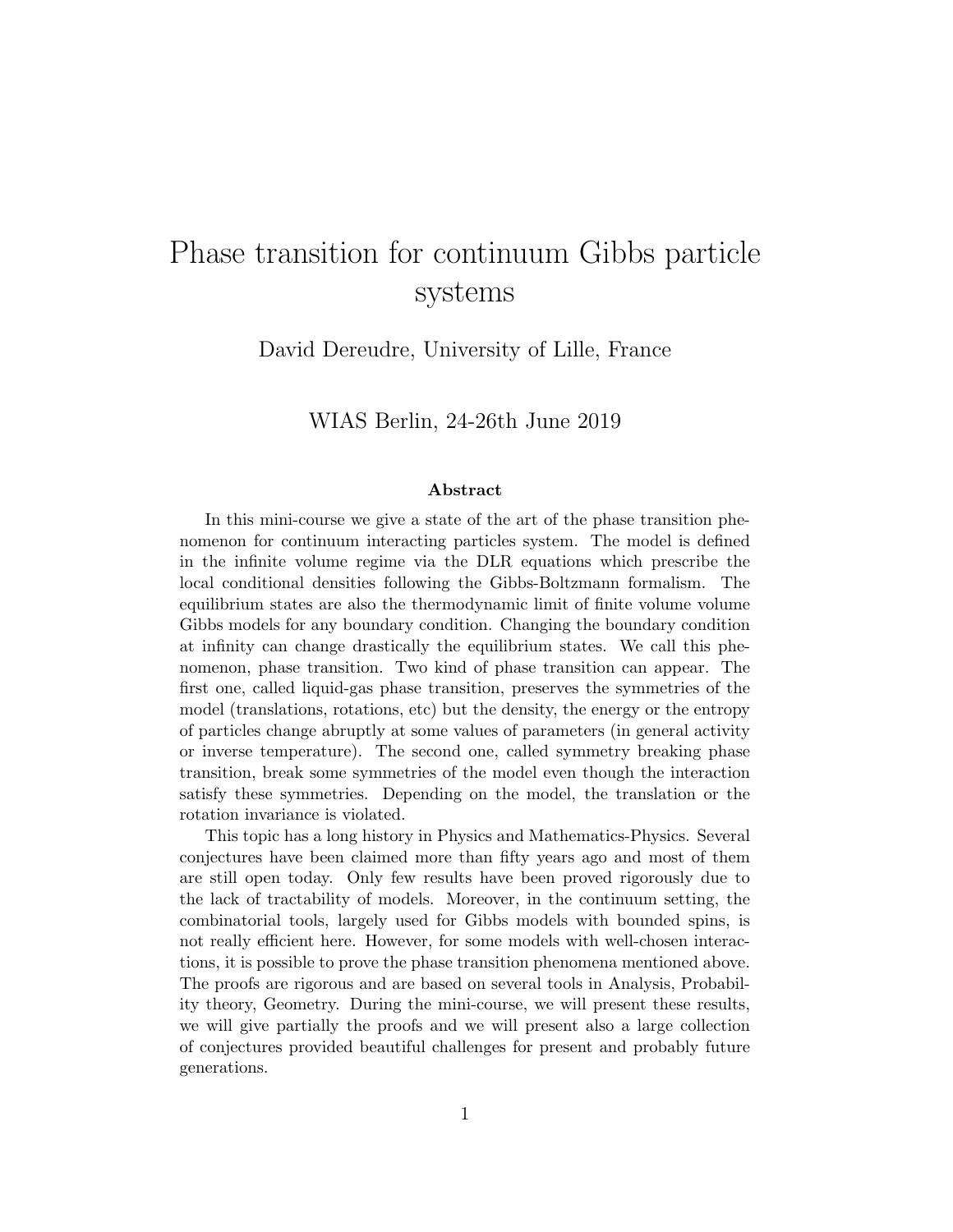## References

- [1] M. Aizenman and P. A. Martin. Structure of Gibbs states of one-dimensional Coulomb systems. Comm. Math. Phys., 78(1):99–116, 1980/81.
- [2] J. T. Chayes, L. Chayes, and R. Koteck´y. The analysis of the Widom-Rowlinson model by stochastic geometric methods. Comm. Math. Phys., 172(3):551–569, 1995.
- [3] D. Dereudre. The existence of quermass-interaction processes for nonlocally stable interaction and nonbounded convex grains. Adv. in Appl. Probab., 41(3):664–681, 2009.
- [4] D. Dereudre. Variational principle for Gibbs point processes with finite range interaction. Electron. Commun. Probab., 21:Paper No. 10, 11, 2016.
- [5] D. Dereudre. Introduction to the theory of gibbs point processes. arXiv preprint arXiv:1701.08105, 2017.
- [6] D. Dereudre, R. Drouilhet, and H.-O. Georgii. Existence of Gibbsian point processes with geometry-dependent interactions. Probab. Theory Related Fields, 153(3-4):643–670, 2012.
- [7] D. Dereudre and P. Houdebert. Infinite volume continuum random cluster model. Electro. J. Probab., 20, 2015.
- [8] D. Dereudre and P. Houdebert. Sharp phase transition for the continuum widom-rowlinson model. Preprint, 2019.
- [9] D. Dereudre and T. Vasseur. Existence of gibbs point processes with stable infinite range interaction. Preprint, 2019.
- [10] S. Friedli and Y. Velenik. Statistical mechanics of lattice systems. Cambridge University Press, Cambridge, 2018. A concrete mathematical introduction.
- [11] G. Friesecke, R. D. James, and S. Müller. A theorem on geometric rigidity and the derivation of nonlinear plate theory from three-dimensional elasticity. Comm. Pure Appl. Math., 55(11):1461–1506, 2002.
- [12] A. Gaal. Long-range orientational order of a random near lattice hard sphere and hard disk process. Preprint, 2019.
- [13] H.-O. Georgii. Large deviations and the equivalence of ensembles for Gibbsian particle systems with superstable interaction. Probab. Theory Related Fields, 99(2):171–195, 1994.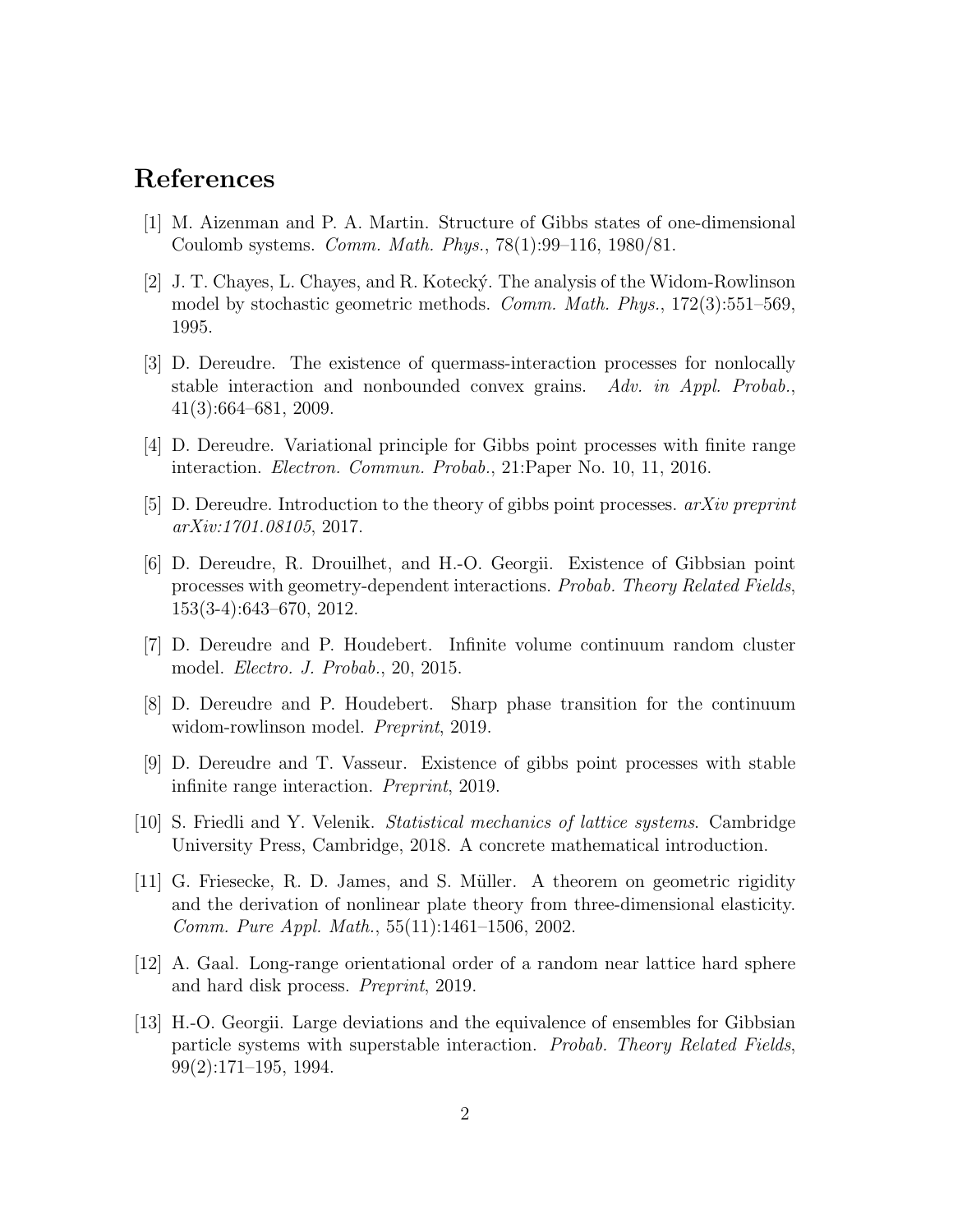- [14] H.-O. Georgii. Translation invariance and continuous symmetries in twodimensional continuum systems. In *Mathematical results in statistical mechan*ics (Marseilles, 1998), pages 53–69. World Sci. Publ., River Edge, NJ, 1999.
- [15] H.-O. Georgii. Gibbs measures and phase transitions, volume 9. Walter de Gruyter, 2011.
- [16] H.-O. Georgii and H. Zessin. Large deviations and the maximum entropy principle for marked point random fields. Probab. Theory Related Fields, 96(2):177– 204, 1993.
- [17] M. Heydenreich, F. Merkl, and S. W. W. Rolles. Spontaneous breaking of rotational symmetry in the presence of defects. *Electron. J. Probab.*, 19:no. 111, 17, 2014.
- [18] P. Houdebert. Percolation results for the continuum random cluster model. Adv. in Appl. Probab., 50(1):231–244, 2018.
- [19] H. Kunz. The one-dimentional classical electron gas. Annals of Physics, 85, 303-335, 1974.
- [20] G. Last and M. Penrose. Lectures on the Poisson process, volume 7. Cambridge University Press, 2017.
- [21] T. Lebl´e and S. Serfaty. Large deviation principle for empirical fields of log and Riesz gases. Invent. Math., 210(3):645–757, 2017.
- [22] J. L. Lebowitz, A. Mazel, and E. Presutti. Liquid-vapor phase transitions for systems with finite-range interactions. J. Statist. Phys., 94(5-6):955–1025, 1999.
- [23] F. Merkl and S. W. W. Rolles. Spontaneous breaking of continuous rotational symmetry in two dimensions. Electron. J. Probab., 14:no. 57, 1705–1726, 2009.
- [24] T. Richthammer. Translation-invariance of two-dimensional Gibbsian point processes. Comm. Math. Phys., 274(1):81–122, 2007.
- [25] T. Richthammer. Translation invariance of two-dimensional Gibbsian systems of particles with internal degrees of freedom. Stochastic Process. Appl., 119(3):700–736, 2009.
- [26] D. Ruelle. Superstable interactions in classical statistical mechanics. Comm. Math. Phys., 18(2):127–159, 1970.
- [27] D. Ruelle. Statistical mechanics: Rigorous results. World Scientific, 1999.